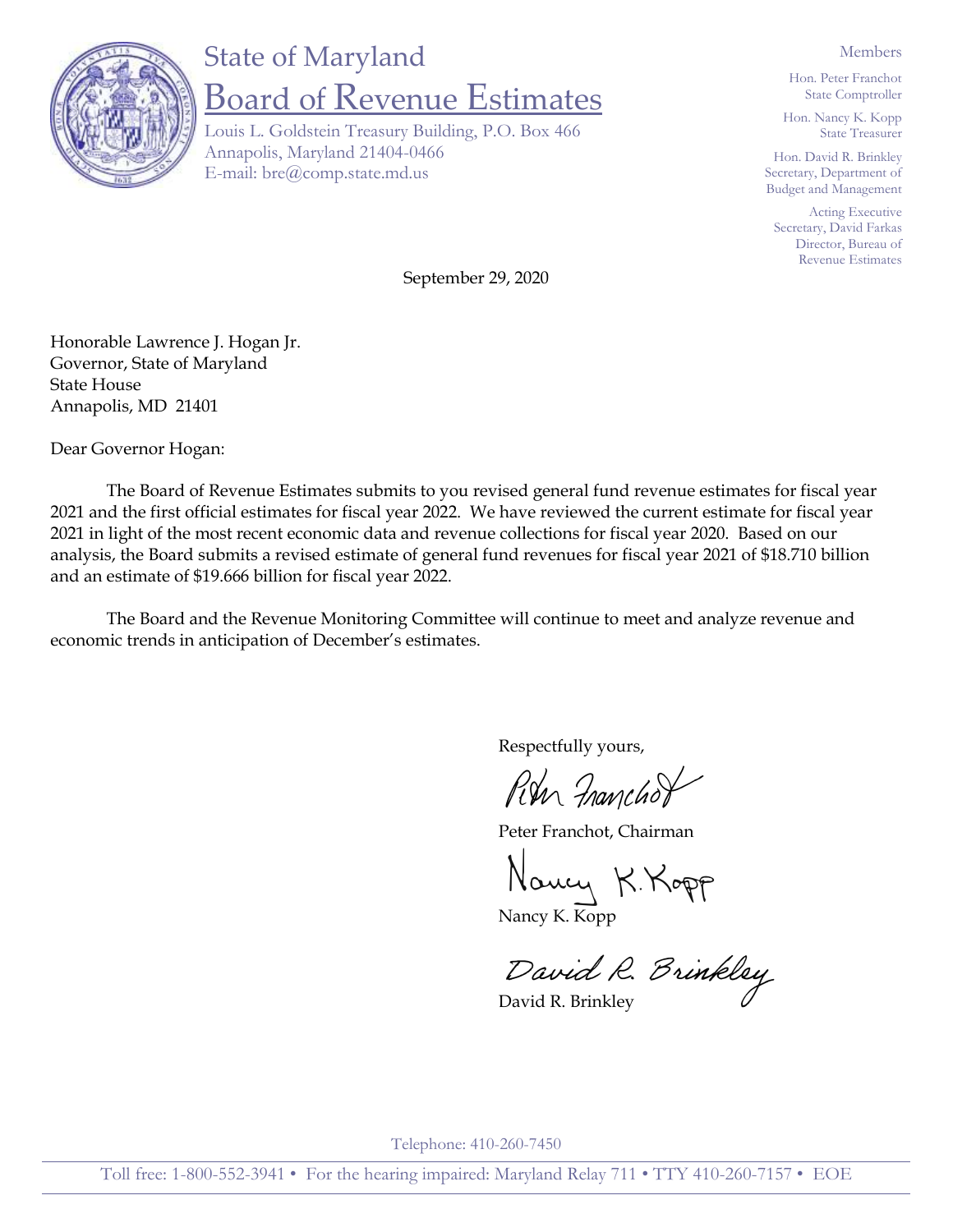## **Maryland General Fund Revenues and Estimates Fiscal Year 2020** (\$ in thousands)

|                                     | FY 2020                        |                              |            |                            |           |                       |          |  |
|-------------------------------------|--------------------------------|------------------------------|------------|----------------------------|-----------|-----------------------|----------|--|
|                                     | March<br>Estimate <sup>1</sup> | May<br>Guidance <sup>2</sup> | Actual     | <b>Difference</b><br>March | May       | % Difference<br>March | May      |  |
| <b>INCOME TAXES</b>                 |                                |                              |            |                            |           |                       |          |  |
| Individual                          | 10,587,327                     | 10,340,016                   | 10,698,875 | 111,548                    | 358,859   | 1.0%                  | 3.4%     |  |
| Corporations                        | 1,011,263                      | 883,083                      | 1,051,808  | 40,546                     | 168,725   | 3.9%                  | 16.0%    |  |
| Total                               | 11,598,589                     | 11,223,099                   | 11,750,683 | 152,094                    | 527,584   | 1.3%                  | 4.5%     |  |
| <b>SALES AND USE TAXES</b>          | 4,951,863                      | 4,446,138                    | 4,634,874  | (316,990)                  | 188,736   | $-6.8%$               | 4.1%     |  |
| <b>STATE LOTTERY RECEIPTS</b>       | 530,950                        | 509,959                      | 548,512    | 17,562                     | 38,553    | 3.2%                  | 7.0%     |  |
| <b>OTHER REVENUES</b>               |                                |                              |            |                            |           |                       |          |  |
| <b>Business Franchise Taxes</b>     | 246,174                        | 236,076                      | 211,259    | (34, 915)                  | (24, 817) | $-16.5%$              | $-11.7%$ |  |
| Insurance Premium Tax               | 351,649                        | 369,944                      | 395,851    | 44,202                     | 25,907    | 11.2%                 | 6.5%     |  |
| Estate & Inheritance Taxes          | 196,947                        | 192.492                      | 197,175    | 228                        | 4,682     | 0.1%                  | 2.4%     |  |
| <b>Tobacco Taxes</b>                | 348,560                        | 355,277                      | 362,912    | 14,352                     | 7,635     | 4.0%                  | 2.1%     |  |
| <b>Alcoholic Beverages Excises</b>  | 32,878                         | 29,986                       | 30,209     | (2,669)                    | 223       | $-8.8%$               | 0.7%     |  |
| <b>District Courts</b>              | 58,537                         | 49,429                       | 47,676     | (10, 861)                  | (1,753)   | $-22.8%$              | $-3.7%$  |  |
| <b>Clerks of Court</b>              | 31,754                         | 29,805                       | 29,296     | (2, 458)                   | (509)     | $-8.4%$               | $-1.7%$  |  |
| <b>Hospital Patient Recoveries</b>  | 57,402                         | 55,603                       | 60,566     | 3,164                      | 4,963     | 5.2%                  | 8.2%     |  |
| Interest on Investments             | 50,000                         | 38,977                       | 46,798     | (3,202)                    | 7,820     | $-6.8%$               | 16.7%    |  |
| Miscellaneous                       | 323,247                        | 314,896                      | 318,296    | (4, 951)                   | 3,401     | $-1.6%$               | 1.1%     |  |
| Total                               | 1,697,148                      | 1,672,485                    | 1,700,037  | 2,889                      | 27,552    | 0.2%                  | 1.6%     |  |
| TOTAL CURRENT REVENUES              | 18,778,550                     | 17,851,680                   | 18,634,105 | (144, 445)                 | 782,425   | $-0.8%$               | 4.2%     |  |
| Revenue Volatility Cap <sup>3</sup> | (42, 218)                      | (40, 132)                    | #NA $4$    |                            |           |                       |          |  |
| <b>GRAND TOTAL</b>                  | 18,736,332                     | 17,811,548                   | 18,634,105 | (102, 227)                 | 822,557   | $-0.5%$               | 4.4%     |  |

 $1$  Adjusted for legislative changes in the 2020 session

 $2$  May Guidance numbers are based on Moody's S2 April 2020 scenario

 $3$  Established by Chapters 4 & 550 of the 2017 Legislative Session and amended by the 2018 BRFA

 $^4$  There is no "actual" result for the revenue volatility item. Rather, revenue volatility on this table simply limits the overall general fund estimate. For example,

had the volatility cap in place general fund revenues would have been down \$144.4 million.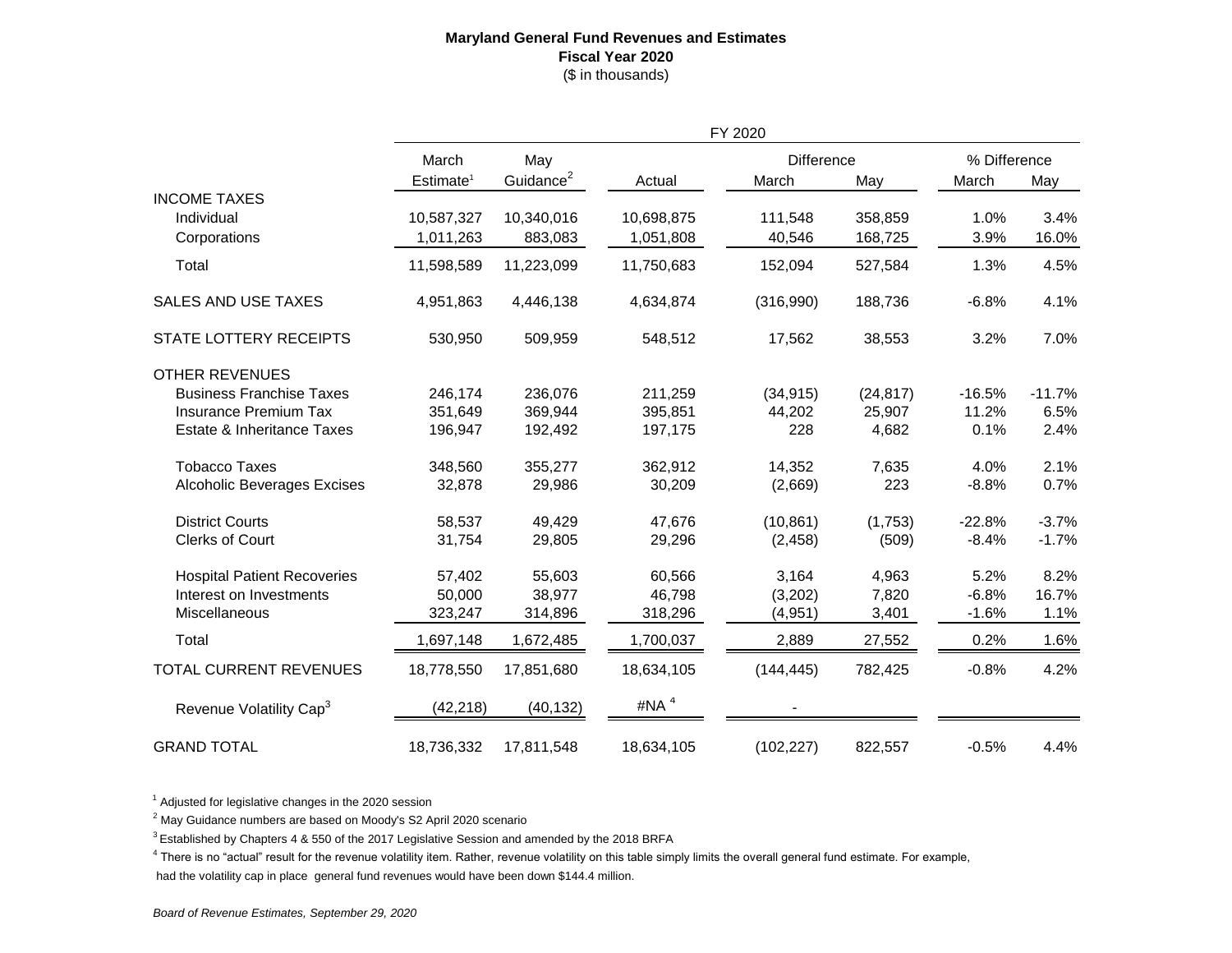## **Maryland General Fund Revenue Estimates Fiscal Year 2021** (\$ in thousands)

|                                     | FY 2021                        |                              |                       |                            |           |                  |
|-------------------------------------|--------------------------------|------------------------------|-----------------------|----------------------------|-----------|------------------|
|                                     | March<br>Estimate <sup>1</sup> | May<br>Guidance <sup>2</sup> | September<br>Revision | <b>Difference</b><br>March | May       | Annual<br>Growth |
| <b>INCOME TAXES</b>                 |                                |                              |                       |                            |           |                  |
| Individual                          | 11,037,061                     | 9,851,689                    | 10,784,423            | (252, 638)                 | 932,734   | 0.8%             |
| Corporations                        | 1,097,308                      | 1,016,738                    | 1,094,883             | (2, 424)                   | 78,145    | 4.1%             |
| Total                               | 12,134,369                     | 10,868,427                   | 11,879,306            | (255,063)                  | 1,010,879 | 1.1%             |
| <b>SALES AND USE TAXES</b>          | 5,040,690                      | 4,391,553                    | 4,624,463             | (416, 228)                 | 232,910   | $-0.2%$          |
| STATE LOTTERY RECEIPTS              | 565,187                        | 525,295                      | 571,838               | 6,652                      | 46,543    | 4.3%             |
| <b>OTHER REVENUES</b>               |                                |                              |                       |                            |           |                  |
| <b>Business Franchise Taxes</b>     | 212,032                        | 199,617                      | 232,538               | 20,506                     | 32,921    | 10.1%            |
| <b>Insurance Premium Tax</b>        | 360,146                        | 342,726                      | 386,872               | 26,726                     | 44,147    | $-2.3%$          |
| Estate & Inheritance Taxes          | 176,511                        | 158,187                      | 173,023               | (3,488)                    | 14,836    | $-12.2%$         |
| <b>Tobacco Taxes</b>                | 341,553                        | 346,092                      | 348,246               | 6,693                      | 2,154     | $-4.0%$          |
| <b>Alcoholic Beverages Excises</b>  | 33,159                         | 30,014                       | 22,678                | (10, 481)                  | (7, 336)  | $-24.9%$         |
| <b>District Courts</b>              | 57,455                         | 54,350                       | 51,173                | (6, 283)                   | (3, 178)  | 7.3%             |
| <b>Clerks of Court</b>              | 31,392                         | 28,013                       | 31,531                | 140                        | 3,518     | 7.6%             |
| <b>Hospital Patient Recoveries</b>  | 58,190                         | 54,563                       | 58,089                | (101)                      | 3,525     | $-4.1%$          |
| Interest on Investments             | 52,368                         | 13,697                       | 20,997                | (31, 371)                  | 7,300     | $-55.1%$         |
| Miscellaneous                       | 319,396                        | 309,045                      | 309,045               | (10, 351)                  |           | $-2.9%$          |
| Total                               | 1,642,200                      | 1,536,305                    | 1,634,192             | (8,008)                    | 97,887    | $-3.9%$          |
| <b>TOTAL CURRENT REVENUES</b>       | 19,382,446                     | 17,321,579                   | 18,709,799            | (672, 647)                 | 1,388,220 | 0.4%             |
| Revenue Volatility Cap <sup>3</sup> |                                |                              |                       |                            |           |                  |
| <b>GRAND TOTAL</b>                  | 19,382,446                     | 17,321,579                   | 18,709,799            | (672, 647)                 | 1,388,220 | 0.4%             |

 $1$  Adjusted for legislative changes in the 2020 session

 $2$  May Guidance numbers are based on Moody's S2 April 2020 scenario

<sup>3</sup> Established by Chapters 4 & 550 of the 2017 Legislative Session and amended by the 2018 BRFA